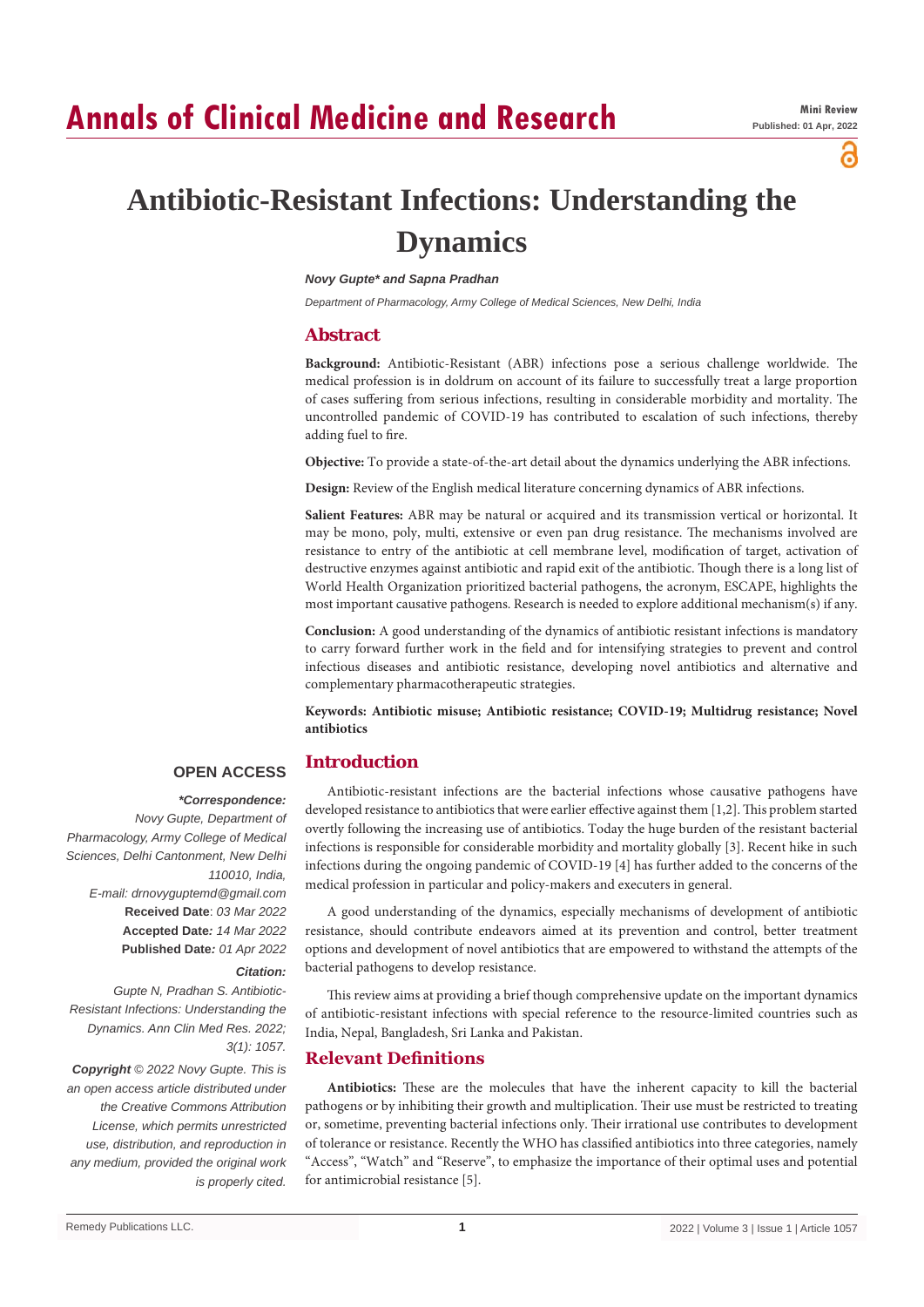

**Antibiotic resistance:** Antibiotic resistant is defined as the peculiar ability of the bacterial pathogen to render antibiotic(s) ineffective in killing it though it was earlier effective against it. Infections caused by resistant bacteria are tough to treat. In a proportion of cases, none of the antibiotics may be effective, resulting in absolute treatment failure.

**Antimicrobial resistance:** AMR is defined as the peculiar ability of the bacterial, viral, fungal and parasitic pathogen to render antimicrobials (antibiotics, antivirals, fungicides, antiparasitic drugs) ineffective in killing the etiologic pathogen though these were earlier effective against it.

# **Mechanisms of Development of ABR**

Understanding the mode of development of ABR is important for determining solutions to issues related to this silent pandemic that is eating the world's health and economy inside out and upside down [2,6].

Until now, the main known mechanisms of resistance are:

1. Limiting uptake of antibiotic: Glycopeptides

2. Modification of antibiotic target: β-lactams, glycopeptides, lipopeptides, aminoglycosides, tetracyclines, macrolides, lincosamides, oxizoladines, fluoroquinolones, metabolic pathway inhibitors

- 3. Inactivation of antibiotic: Beta lactams, chloraplhenicol,
- 4. Active efflux of drug: Fluoroquinolones, tetracyclines,

These mechanisms may be natural (native to the bacteria), or acquired from other bacteria.

Natural resistance evolves by genetic mutation. It is beyond our control. Acquired resistance is gained by previously vulnerable pathogens through mutation or horizontally from other bacteria already having such resistance *via* transformation, transduction, or conjugation. It is the major pathway of spreading single or multiple antibiotics.

In vertical transmission, bacteria may acquire resistance vertically through mutation and selection. In horizontal transmission, resistance develops horizontally through transduction, transformation or conjugation.

Most bacterial pathogenic have the capability to develop resistance to at least some antibiotics.

### **Antibiotic-resistant bacteria**

The World Health Organization (WHO) has identified the priority groups of bacteria concerning development of resistance [7] as shown in (Table 1).

Some important examples of MDR-resistant bacteria pathogens that cause serious disease are:

- Methicillin-resistant *Staphylococcus aureus* (MRSA)
- Vancomycin-resistant *Enterococcus* (VRE)
- Multi-drug-resistant *Mycobacterium tuberculosis* (MDR-TB)
- Carbapenem-resistant *Enterobacteriaceae* (CRE) gut bacteria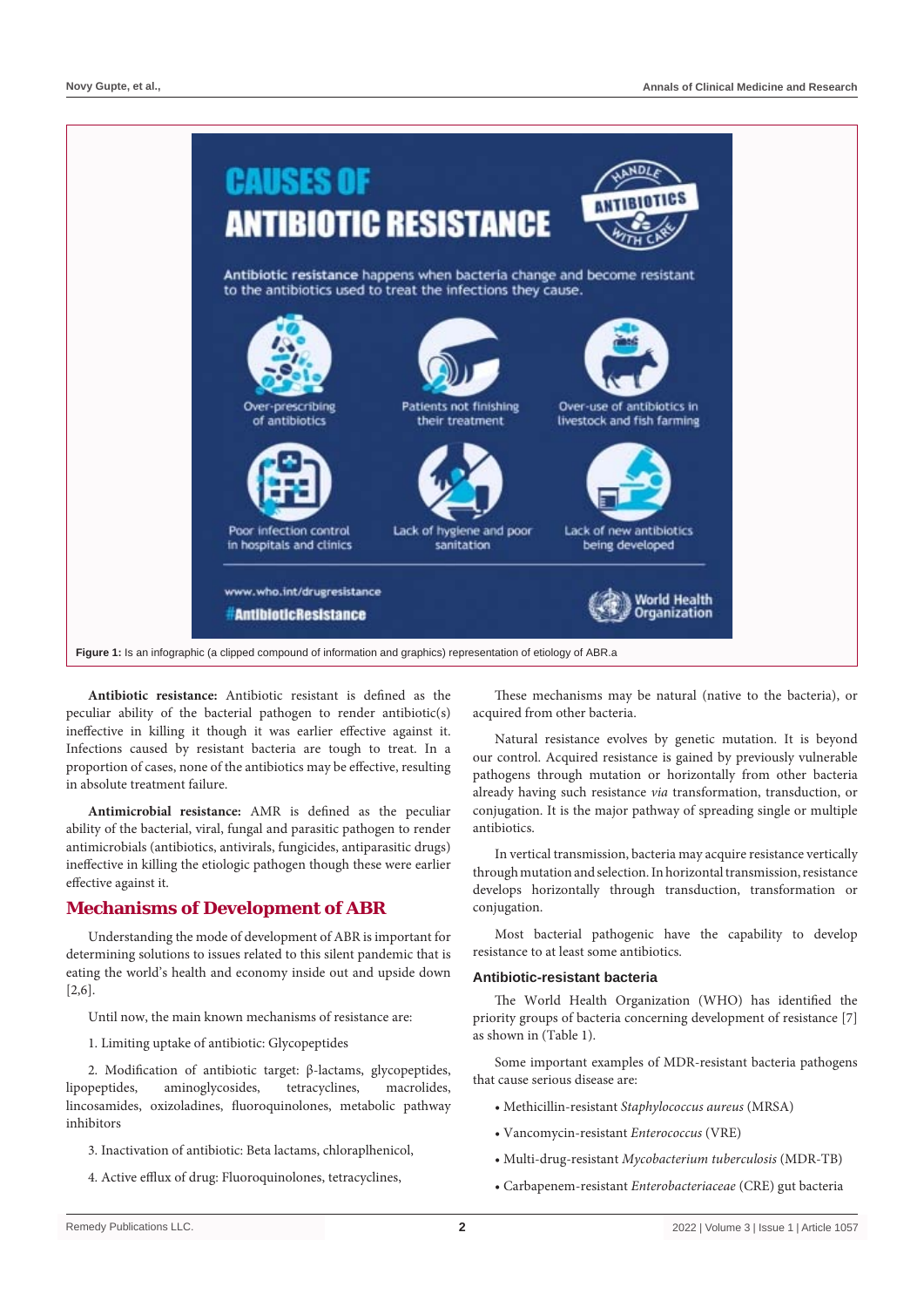**Table 1:** WHO suggested priority groups of bacteria regarding ABR [7].

| <b>Priority 1: Critical</b>                                                           |
|---------------------------------------------------------------------------------------|
| • Acinetobacter baumannii, carbapenem-resistant                                       |
| · Pseudomonas aeruginosa, carbapenem-resistant                                        |
| · Enterobacteriaceae, carbapenem-resistant, ESBL-producing                            |
| Priority 2: High                                                                      |
| • Enterococcus faecium, vancomycin-resistant                                          |
| • Staphylococcus aureus, methicillin-resistant, vancomycin-intermediate and resistant |
| • Helicobacter pylori, clarithromycin-resistant                                       |
| • Campylobacter spp., fluoroquinolone-resistant                                       |
| · Salmonellae, fluoroquinolone-resistant                                              |
| • Neisseria gonorrhoeae, cephalosporin-resistant, fluoroquinolone-resistant           |
| <b>Priority 3: Medium</b>                                                             |
| · Streptococcus pneumoniae, penicillin-non-susceptible                                |
| • Haemophilus influenzae, ampicillin-resistant                                        |
| • Shigella spp, fluoroquinolone-resistant                                             |

**Table 2:** Five types of antibiotic resistance.

1. Mono resistance: Resistance to a single first line antibiotic only as in case of antituberculosis drugs.

2. Poly resistance: Resistance to two antibiotics

3. Multidrug resistance (MDR): Resistance to more than two antibiotics

4. Extensively drug resistance (XDR): Resistance to most standard antibiotics to virtually all antibiotics.

5. Pandrug resistance: The pathogens that are specifically resistant to seven antibiotics (cefepime, ceftazidime, imipenem, meropenem, piperacillin-tazobactam, ciprofloxacin, and levofloxacin)

The acronym, ESKAPE denotes the group of bacteria of both Gram-positive and Gram-negative species. It is made up of

- 1. *Enterococcus faecium*,
- 2. *Staphylococcus aureus*,
- 3. *Klebsiella pneumoniae*,
- 4. *Acinetobacter baumannii*,
- 5. *Pseudomonas aeruginosa*, and
- 6. *Enterobacter* species.

The ESCAPE pathogens are a common cause of life-threatening bacterial infections, especially in pediatric, immunocompromised and elderly patients [8].

#### **Types of antibiotic resistance**

Five types of resistance are usually recognized (Table 2) though there is variation in their definitions among the experts.

# **Etiologic Aspects**

Bacterial microbes (infect all microbes) are known for their primary function of reproducing, thriving and spreading quickly and efficiently [10]. To achieve this, they adapt to given environments, ensure their survival. If something stops their ability to grow, such as an antimicrobial, Face to face with adverse attacks such as an antibiotic, they undergo genetic changes for survival.

#### **Implications and impacts**

Undoubtedly, an increasing prevalence of ABR pathogens world over is a hard reality. However, its health and economic impact has not been studied in depth, especially in the low and middle-income

# countries.

### **Health Impacts**

An escalating number of bacterial infections have become difficult to treat [12] as the antibiotics used to treat them have now become either less effective or absolutely ineffective. Neonatal sepsis, pneumonia, tuberculosis, gonorrhoea, *Clostridium difficile* associated diarrhea, and salmonellosis are examples of such bacterial infections.

Furthermore, antibiotic resistance leads to higher medical expenditure, prolonged hospital stays, treatment failure and higher morbidity and mortality.

#### **Economic impact**

ABR has a considerable impact on economy [13]. According to conservative estimates, on an average, cost of treating a resistant infection revolves around 700 US dollar in USA. t the cost of antimicrobial resistance is \$55 billion every year in the United States, \$20 billion for health care and about \$35 billion for loss of productivity. An estimated 750,000 people die annually from drugresistant infections (link is external) and by 2050 this number could reach ten million and cost more than USD 100 trillion without collective action.

#### **The way forward**

The outlook for control and prevention of antibiotic resistance infections is not very promising. So far, despite endeavor by the WHO and its allied agencies and organizations, prevention and control of antibiotic resistant infections has not evinced a significant success. The following approaches warrant an urgent consideration"

• In addition to the four known mechanisms, here are probably more resistance mechanisms that need further exploration.